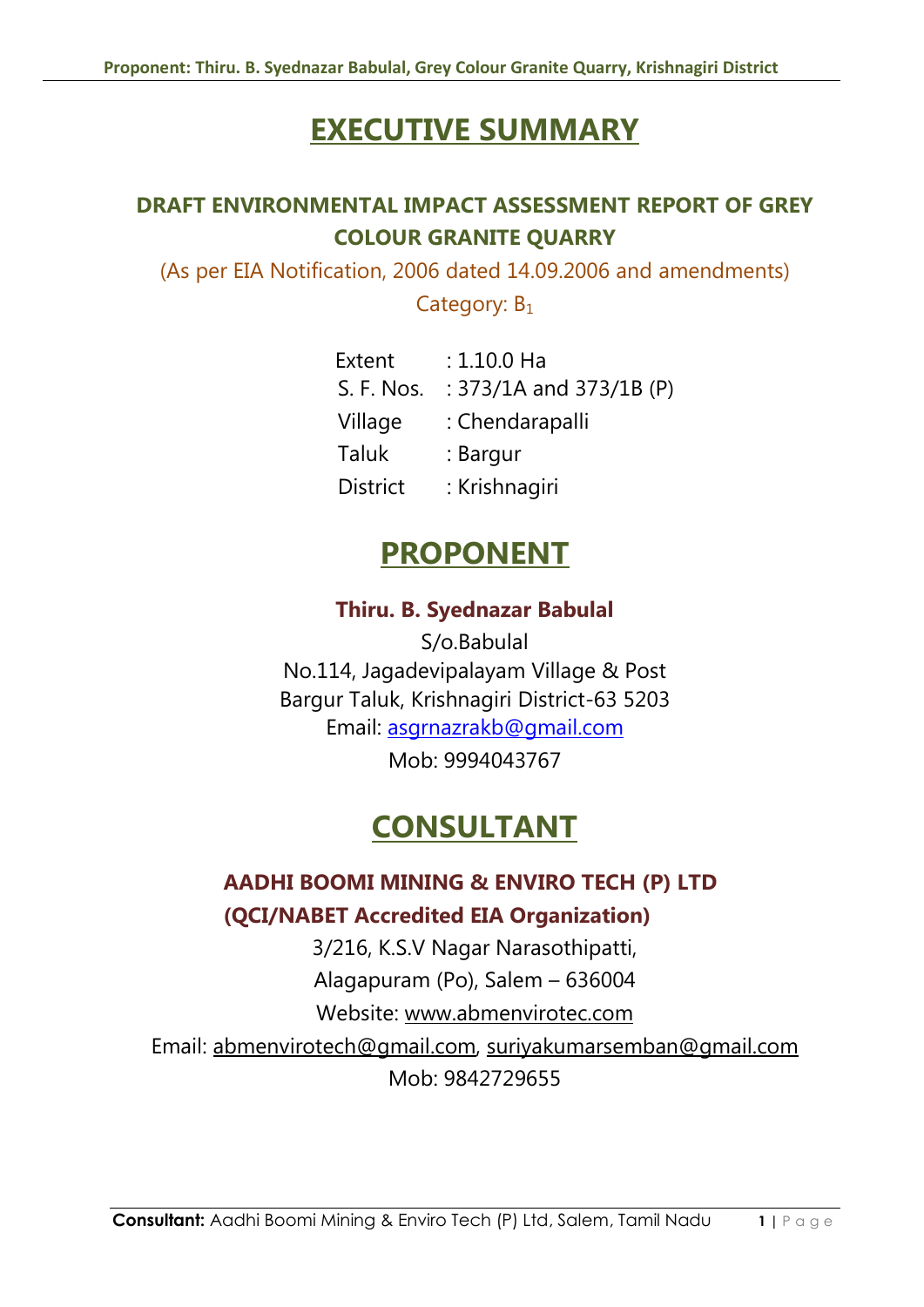## **1. EXECUTIVE SUMMARY**

**Chendarapalli Grey Colour Granite Quarry of B. Syednazar Babulal**, over an extent of 1.10.0 hectare is located in S.F. No: 373/1A and 373/1B (P) of Chendarapalli Village, Bargur Taluk, Krishnagiri District. The area is marked in the survey of India Toposheet No. 57L/7. The area lies between northern latitude of 12°29'33.04" to 12°29'37.77"N and eastern longitude from 78°18'10.76" to 78°18'16.25"E. The mining plan was approved in favor Thiru. B. Syednazar Babulal vide Rc.No.5403-1/MM4/2020, dated 12.02.2021.

As per the Environmental Impact Assessment (EIA) Notification dated 14<sup>th</sup> September 2006, the project falls under 1(a) mining of minerals, Category – B1(cluster) in view of lease area >5 and<100 Ha(Cluster). In view of the above the proponent submitted the online application to SEIAA/SEAC on 01.03.2021. The proposal has been placed in 213th STATE APPRAISAL COMMITTEE MEETING on 11.06.2021 and granted Terms of Reference vide Lr. No. SEIAA-TN/F. No.8401/SEAC/TOR-982/2021 dated 05.07.2021.

### **1.1 SCOPE OF THE PROJECT**

The proposal for Environmental Clearance of Granite quarry of **Thiru. B. Syednazar Babulal** requires Draft EIA report for conducting public hearing and Final EIA Report as per Lr. No. SEIAA-TN/F. No.8401/SEAC/TOR-982/2021 dated 05.07.2021.

#### **1.2 PROJECT DESCRIPTION**

|                              | <b>Project Details</b>                                   |  |  |  |
|------------------------------|----------------------------------------------------------|--|--|--|
| Proponent                    | Thiru. B. Syednazar Babulal                              |  |  |  |
| <b>Total Mine Lease Area</b> | 1.10.0 Hectares (Patta land)                             |  |  |  |
| Survey No.                   | 373/1A and 373/1B(P)                                     |  |  |  |
| Site Location                | Chedarapalli Village, Bargur Taluk, Krishnagiri District |  |  |  |
| Geographical Co-             | Latitude: 12°29'33.04" to 12°29'37.77"N                  |  |  |  |
| ordinates                    | Longitude: 78°18'10.76" to 78°18'16.25"E                 |  |  |  |
| Toposheet No.                | 57L/7                                                    |  |  |  |
| Elevation<br>478 m above MSL |                                                          |  |  |  |
|                              | <b>Accessibility</b>                                     |  |  |  |
| <b>Nearest Habitation</b>    | 420 m - North Direction                                  |  |  |  |
| Nearest Village              | 420 m - Balinayanapalli (N)                              |  |  |  |

#### **Table No 1. 1 Project Details**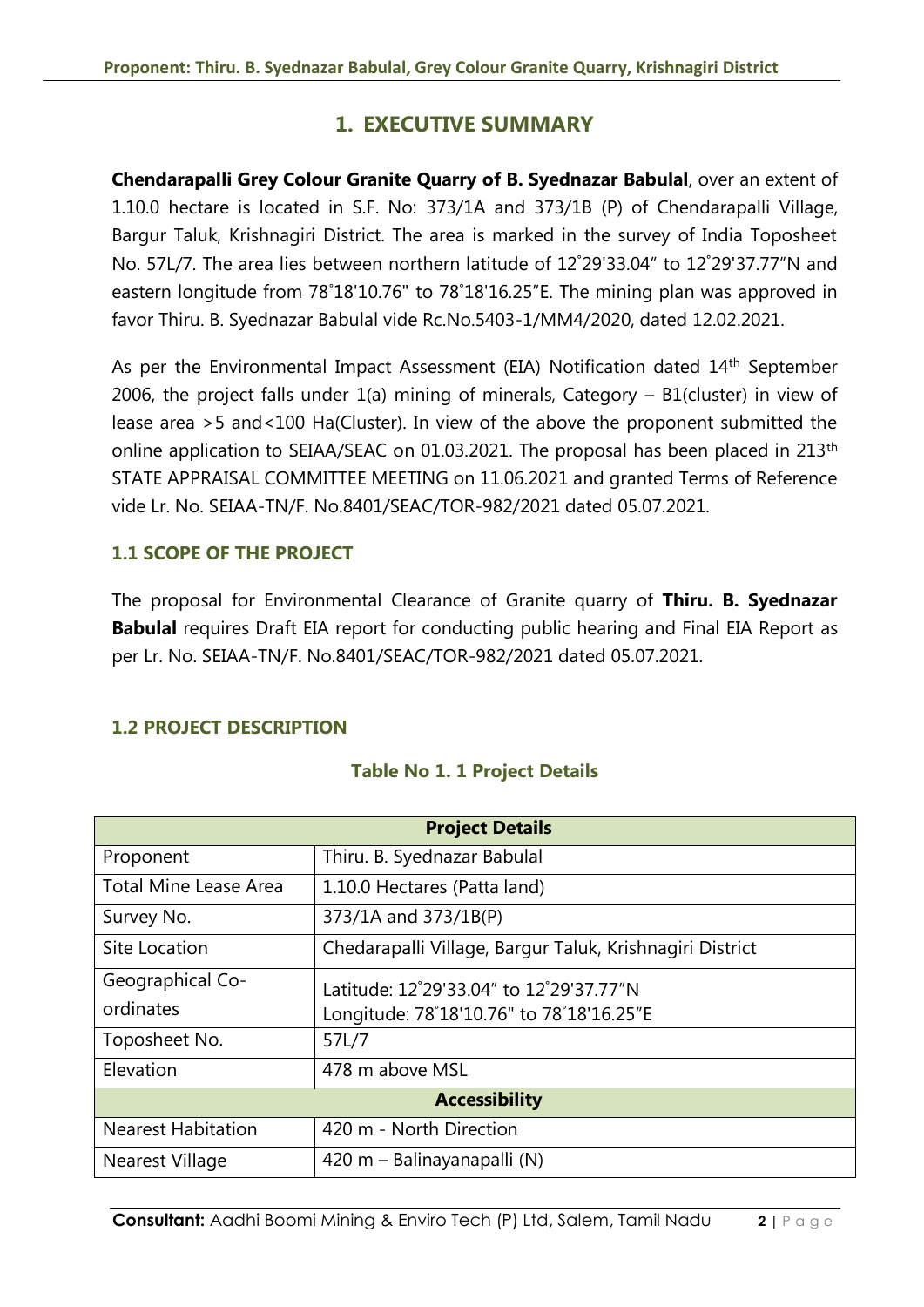| <b>Nearest Town</b>            | Krishnagiri - 8.4 km- North West                                                                                                                                                                                                                                                                                                                                                                                                                                                                                                                                                                  |                                         |                                              |                                |  |
|--------------------------------|---------------------------------------------------------------------------------------------------------------------------------------------------------------------------------------------------------------------------------------------------------------------------------------------------------------------------------------------------------------------------------------------------------------------------------------------------------------------------------------------------------------------------------------------------------------------------------------------------|-----------------------------------------|----------------------------------------------|--------------------------------|--|
| Nearest Roadway                | NH- 66- Krishnagiri to Kannandahalli - 0.65 km - South<br>SH-131 - Bargur - Tirupattur Road - 6.8 km - North East<br>MDR-157 Kaveripattinam - Kakkangarai Road 10.6km - South<br>Chendarapalli Village Road - 209 m - West                                                                                                                                                                                                                                                                                                                                                                        |                                         |                                              |                                |  |
| <b>Nearest Railway station</b> | Patchur Railway Station - 20.6 km - Northeast                                                                                                                                                                                                                                                                                                                                                                                                                                                                                                                                                     |                                         |                                              |                                |  |
| <b>Nearest Airport</b>         |                                                                                                                                                                                                                                                                                                                                                                                                                                                                                                                                                                                                   | Bangalore Airport - 100 km - North West |                                              |                                |  |
|                                | <b>Environmental Sensitiveness</b>                                                                                                                                                                                                                                                                                                                                                                                                                                                                                                                                                                |                                         |                                              |                                |  |
| Interstate Boundary            | Tamil Nadu- Andhra Pradesh Interstate Boundary – 14.0 km –<br><b>North</b>                                                                                                                                                                                                                                                                                                                                                                                                                                                                                                                        |                                         |                                              |                                |  |
| Coastal Zone                   | Bay of Bengal - 180 km - East<br>Hence the area does not attract the C.R.Z. Notification, 1991.                                                                                                                                                                                                                                                                                                                                                                                                                                                                                                   |                                         |                                              |                                |  |
| <b>Reserve Forest</b>          | Varadanapalli R.F. - 6.53 km - North East<br>Bargur R.F. - 9.05 km - North East<br>Thogarapalli R.F - 3.97 km - South East                                                                                                                                                                                                                                                                                                                                                                                                                                                                        |                                         |                                              |                                |  |
| Wildlife sanctuary             | No wildlife sanctuary is located within 10km radius.<br>Hence the area does not attract the Wildlife Protection Act,<br>1972.                                                                                                                                                                                                                                                                                                                                                                                                                                                                     |                                         |                                              |                                |  |
| Water bodies                   | 1. Narayanapuram lake near lease area is found at a<br>distance of 100m in east direction<br>2. Marudepalli Lake - 3.63 km - North West<br>Marachandiram Lake - 8.98 - North West<br>3.<br>4. Krishnagiri Lake - 9.00 km - West<br>Avathanapatti Lake - 9.30 km - West<br>5.<br>6. Sundekuppam Lake - 9.45 km - South West<br>7. Orappam Lake - 5.45 km - North West<br>Barur lake - 6.7m - SW<br>8.<br>Kathinapalli lake - 7.6km-SE<br>9.<br>10. Karadigollapatti Lake - 10.00km - South East<br>11. A Lake near Malayandahalli - 9.25km - South West<br>12. Badatalav Eri - 8.30km - North West |                                         |                                              |                                |  |
|                                | <b>Name of Village</b>                                                                                                                                                                                                                                                                                                                                                                                                                                                                                                                                                                            | <b>Direction</b>                        | <b>Distance</b><br><b>from Mines</b><br>(Km) | <b>Population</b><br>(Approx.) |  |
| <b>Habitations</b>             | Chendarapalli<br>Golrur                                                                                                                                                                                                                                                                                                                                                                                                                                                                                                                                                                           | <b>SW</b>                               | 1<br>$\overline{2}$                          | 6467                           |  |
|                                | Jagadevipalayam                                                                                                                                                                                                                                                                                                                                                                                                                                                                                                                                                                                   | E                                       | $\overline{2}$                               | 6747                           |  |
|                                | Srinivasapuram                                                                                                                                                                                                                                                                                                                                                                                                                                                                                                                                                                                    | <b>SE</b>                               | 3.7                                          | 2340                           |  |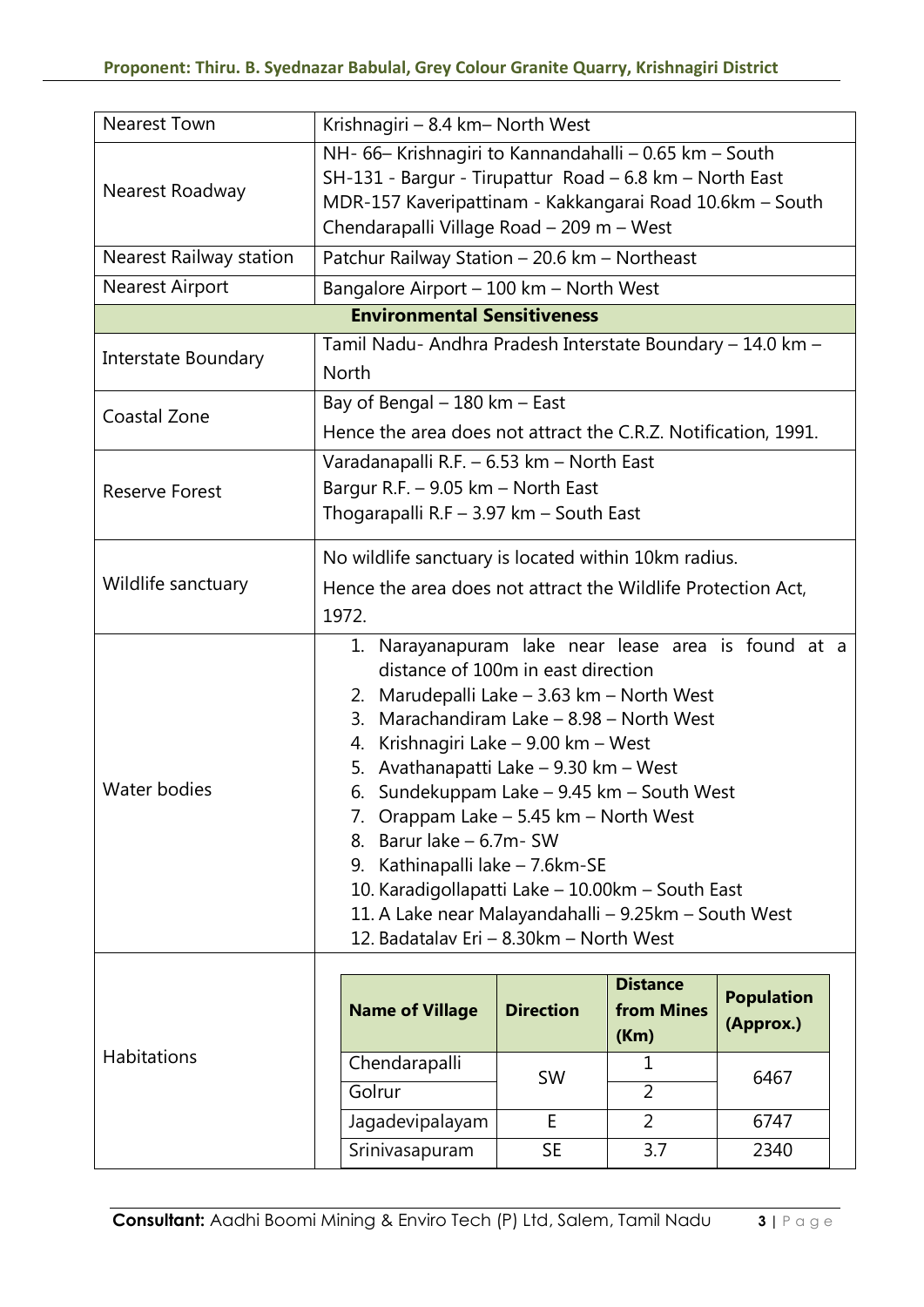|                       | Modikuppam                                                       | $\mathsf{S}$ | 3                | 2525         |  |
|-----------------------|------------------------------------------------------------------|--------------|------------------|--------------|--|
|                       | Rasipalli                                                        |              | $\overline{2}$   |              |  |
|                       | Anjur                                                            | N, NW        | 1.6              | 2441         |  |
|                       | Gettur                                                           |              | 0.52             |              |  |
|                       | Nayakkanur                                                       | $\mathsf{S}$ | 2.2              | 2525         |  |
|                       | Sulamalai                                                        | W            | 3.6              | 1966         |  |
|                       | Total                                                            |              |                  | 25011        |  |
| Defense Installations | Nil within 10km radius                                           |              |                  |              |  |
| Quarries around 500m  | 5 Existing Quarries with total area of 7.55.5 Ha and 9 abandoned |              |                  |              |  |
| radius (AD Letter     | quarries are situated within the 500m radius from the lease      |              |                  |              |  |
| furnished)            | boundary of proposed                                             |              | quarry as<br>per | AD<br>Letter |  |
|                       | Roc.No.161/2018/Mines dated 19.02.2021                           |              |                  |              |  |
| Seismic Zone          | Zone-III, Low damage risk zone as per BMTPC, Vulnerability       |              |                  |              |  |
|                       | atlas Seismic zone of India IS: 1893-2002                        |              |                  |              |  |
| <b>Mining Details</b> |                                                                  |              |                  |              |  |
| Method of Mining      | Open Cast - Semi Mechanized Mining Method                        |              |                  |              |  |
| Geological resources  | 2,19,220m <sup>3</sup> or 76,728m <sup>3</sup> @ of 35% recovery |              |                  |              |  |
| Mineable reserves     | 60,570 m <sup>3</sup> or 21,200m <sup>3</sup> @ of 35% recovery  |              |                  |              |  |
| Production @ 35%      | 7500m <sup>3</sup> for five years                                |              |                  |              |  |
| Topsoil               | 4736 m <sup>3</sup> for the plan period                          |              |                  |              |  |
| Granite Rejects @ 65% | 13930 m <sup>3</sup> for the next five year                      |              |                  |              |  |
| Depth of Mining       | 23m bgl                                                          |              |                  |              |  |
| <b>Water Table</b>    | 62-64m bgl                                                       |              |                  |              |  |
| Overall Pit Slope     | $45^\circ$                                                       |              |                  |              |  |
| Ore to waste ratio    | 1:3.0                                                            |              |                  |              |  |
| Period of Lease       | 20 years from the date of execution                              |              |                  |              |  |
| <b>Project Cost</b>   | Rs. 212.04 Lakhs                                                 |              |                  |              |  |
| <b>EMP Cost</b>       | Rs. 3.8 Lakhs                                                    |              |                  |              |  |

#### **2.0 Description of the Environment**

#### **2.1 Base line Environmental study**

Collection of base line data is an integral part of the preparation of environmental impact assessment reports. The baseline monitoring study has been carried out during March  $1<sup>st</sup>$ , 2021- May 31 $<sup>st</sup>$ , 2021 to assess the existing environmental scenario in the</sup> area. For the purpose of EIA studies, mine lease area was considered as the core zone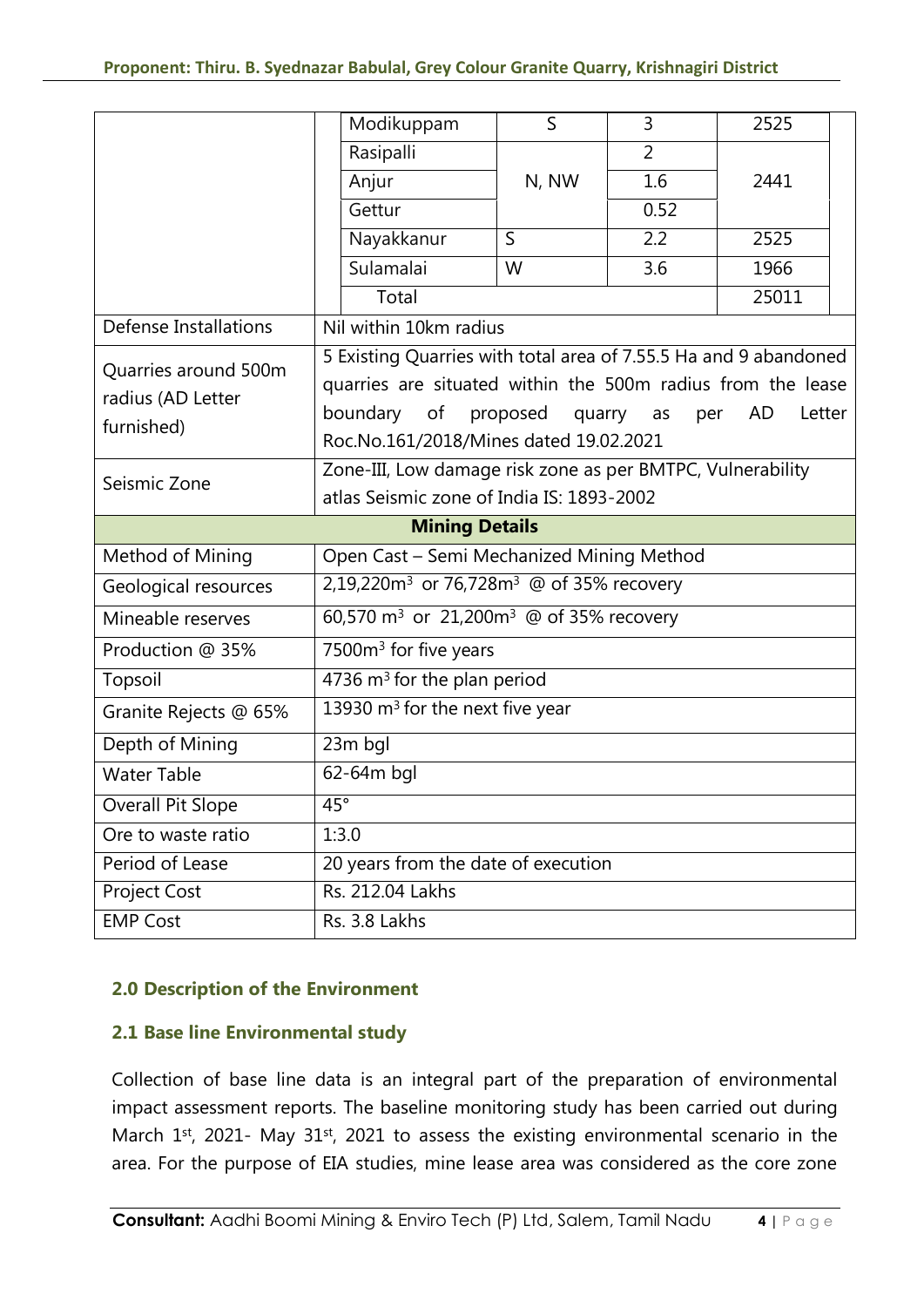and area outside the mine lease boundary up to 10km radius from the lease boundary was considered as buffer zone.

| <b>Particulars</b>                             | <b>Details</b>                                        | <b>Standards</b>             |  |  |
|------------------------------------------------|-------------------------------------------------------|------------------------------|--|--|
| Meteorology (March 1st, 2021 - May 31st, 2021) |                                                       |                              |  |  |
| Rainfall (Avg.)                                | 56.205 mm (Study period)                              |                              |  |  |
| Temperature (Avg.)                             | 29°C (Study period)                                   |                              |  |  |
| Wind speed                                     | $2.2 \text{ m/s}$                                     |                              |  |  |
| <b>Wind Direction</b>                          | From N, SW, S and NE                                  |                              |  |  |
|                                                | <b>Ambient Air Quality (NAAQS)</b>                    |                              |  |  |
| $PM_{10}$                                      | 40-52 µg/m <sup>3</sup>                               | 100 $\mu$ g/m <sup>3</sup>   |  |  |
| PM <sub>2.5</sub>                              | 17-31 $\mu$ g/m <sup>3</sup>                          | 60 $\mu$ g/m <sup>3</sup>    |  |  |
| SO <sub>2</sub>                                | $5 - 13 \mu q/m^3$                                    | $80 \mu g/m3$                |  |  |
| NO <sub>x</sub>                                | 7-15 $\mu$ g /m <sup>3</sup>                          | $80 \mu g/m3$                |  |  |
|                                                | <b>Noise Level (CPCB Standards)</b>                   |                              |  |  |
| Day time (6:00 am                              | Core zone -40.5 - 42.5 dB (A)                         | <b>Industrial Area</b>       |  |  |
| $-10:00$ pm)                                   | Buffer zone - 40.1 - 42.7 dB (A)                      | Day Time - 75 dB (A)         |  |  |
|                                                |                                                       | <b>Residential Area</b>      |  |  |
|                                                |                                                       | Day Time $-55$ dB (A)        |  |  |
| Night time                                     | Core zone - 30.9 - 33.5 dB (A)                        | <b>Industrial Area</b>       |  |  |
| $(10:00 \text{pm} - 06:00)$                    | Buffer zone $-$ 32.1-34.4 dB(A)                       | Night Time $-70$ dB(A)       |  |  |
| am)                                            |                                                       | <b>Residential Area</b>      |  |  |
|                                                |                                                       | Night Time $-45$ dB (A)      |  |  |
|                                                | <b>Water Quality IS 10500:2012 (Desirable limits)</b> |                              |  |  |
| pH                                             | 7.72-7.88                                             | 6.5 to $8.\overline{5}$      |  |  |
| <b>TDS</b>                                     | 446-922 mg/l                                          | 500 mg/l                     |  |  |
| THCaCO <sub>3</sub>                            | 206-500 mg/l                                          | 200 mg/l                     |  |  |
|                                                | <b>Soil Quality</b>                                   |                              |  |  |
| pH                                             | $7.11 - 8.68$                                         | slightly acidic              |  |  |
| <b>Bulk density</b>                            | $0.914 - 0.99$ g/cc                                   | Favorable physical condition |  |  |
|                                                |                                                       | for plant growth.            |  |  |
|                                                | <b>Hydro Geology</b>                                  |                              |  |  |
| Depth of Mining                                | 23m bgl                                               |                              |  |  |
| <b>Water Table</b>                             | 62-64m bgl                                            |                              |  |  |

#### **Table No 1.2 Baseline Data**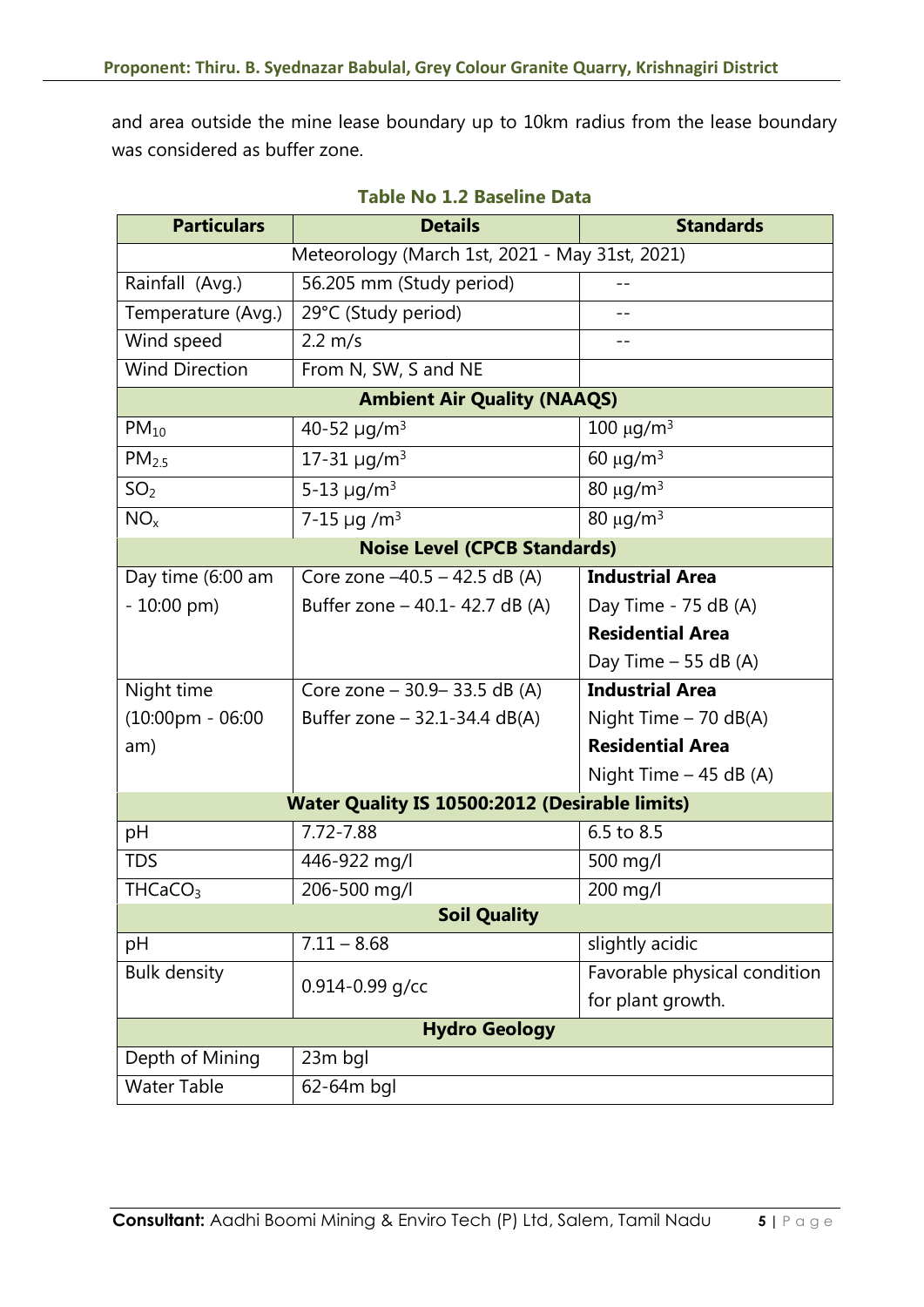#### **2.2 ANTICIPATED ENVIRONMENTAL IMPACTS AND MITIGATION MEASURES**

#### **2.2.1 Air Environment**

The air borne particulate matter is the main air pollutant by opencast mining. The mining operation will be carried out by adopting semi-mechanized methods which involves Jack Hammer drilling and blasting, excavation, loading and transportation.

AERMOD was used for prediction of impact of  $PM_{10}$  during conditions i) Loading/unloading and transportation of Grey granite and weathered rock by trucks on Haul roads ii) Blasting by using area source model to predict GLC of  $PM_{10}$  during these conditions. Total predicted 24-h maximum GLC of  $PM_{10}$  at project site for scenario 1 i.e loading-unloading and transportation and scenario 2 i.e blasting was 75.9  $\mu q/m^3$ and  $48.9 \mu g/m<sup>3</sup>$  respectively occurred at the project site after superposition of base-line value 48  $\mu$ g/m<sup>3</sup> over the incremental 27.9  $\mu$ g/m<sup>3</sup> and 0.9  $\mu$ g/m<sup>3</sup> respectively due to combined impact of loading and unloading and transportation over the haul road and due to blasting. Meteorological data under worst case scenario providing 24-h maximum average GLC was discussed above.

#### **2.2.2 Noise Environment**

Noise pollution poses a major health risk to the mine workers. The sources of noise in the proposed open cast granite quarry are such as Drilling, Blasting, and during movement of vehicles.

The noise generated by the mining activity is dissipated within the core zone. This is because of distance involved and other topographical features adding to the noise attenuation. From the results, it can be seen that the ambient noise levels (day time and night time) at all the locations will remain within permissible limits prescribed by CPCB and 90dB (A) norms of DGMS. At present there is no mining activity carried out. However, the expected noise levels are not likely to have any effect. Precaution will be made to keep down the noise exposure level of 85 dB (A) to the operating personnel for 8 hrs duration. The charge per blast of 150kg is well below the Peak Particle Velocity below 5mm/s. But the proponent proposes to use only 5.1kg of explosives per day. However, as per statutory requirement additional control measures needs to be adopted to avoid the impacts due to ground vibrations and fly rocks due to blasting.

#### **2.2.3 Water Environment**

Mining operations can affect groundwater quality in several ways. The most obvious occurs in the mining below the water table, either in underground workings or open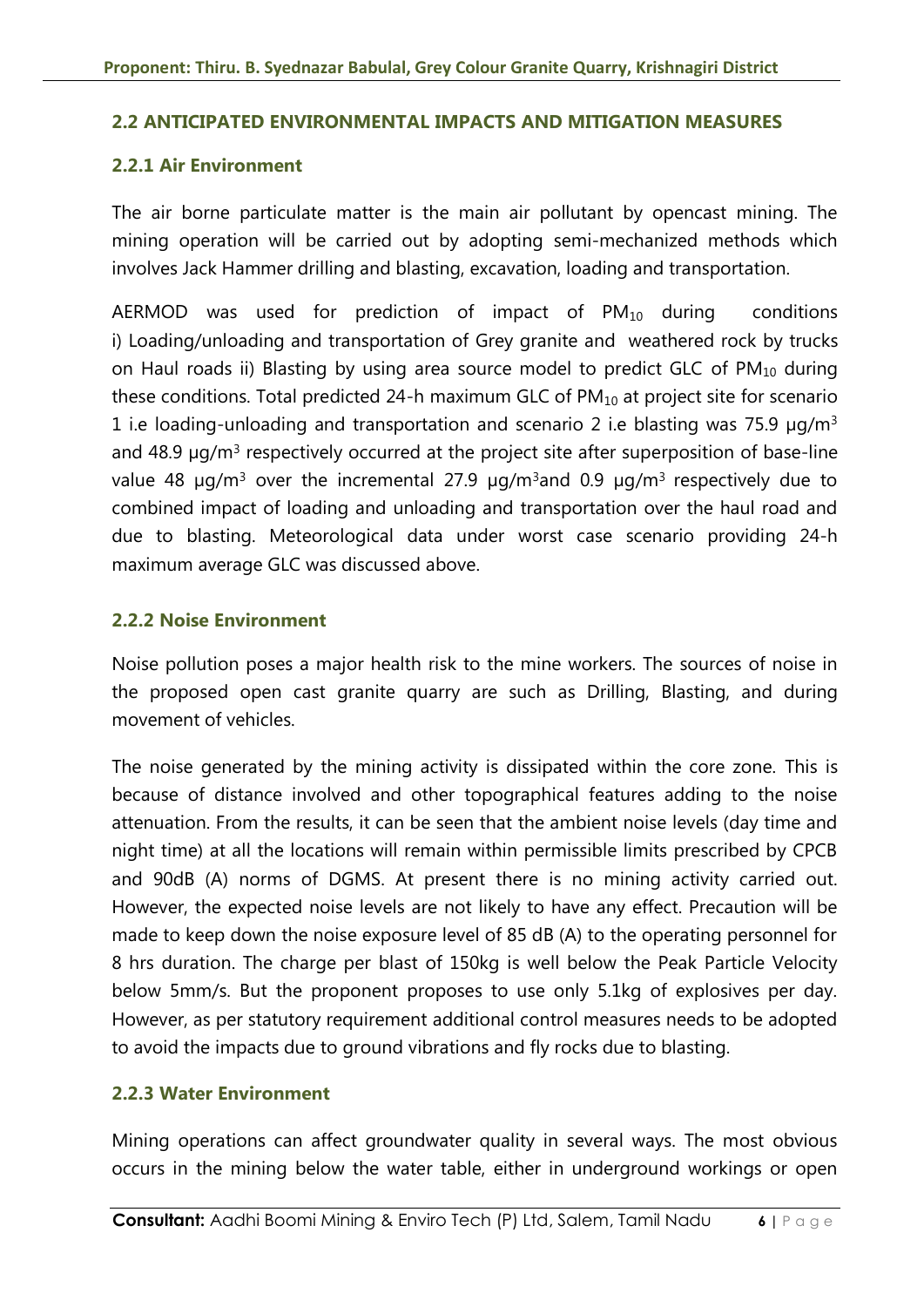pits. This provides a direct conduit to aquifers. Groundwater quality is also affected when waters (natural or process waters or wastewater) infiltrate through surface materials (including overlying waste or other material) into ground water. But this granite mine is devoid of any such impacts.

The impact due to mining on the water quality is expected to be insignificant because of no use of chemicals or hazardous substances during mining process. Based on the water quality index it is found that the water samples from the core zone (project site), Jagadevi and Kettur village are having poor water quality. The water sample from the core zone (project site), Jagadevi and Kettur village is high in Total Hardness, TDS. Chlorides was found high in Jagadevi and Kettur village. Few numbers of total coliform in was observed in Core Zone, Jagadevi and Kettur village. The water quality index of Anjur village shows good water quality, though there is an increase in permissible limit of Total Hardness.

Prolonged consumption of water containing high TDS causes cancer, liver failure, kidney failures and nervous system disorders and weaken immunity. Prolonged consumption of water having high chlorides content causes bladder cancer in human body. For the excellent quality of drinking the water must be treated with reverse osmosis process to overcome above mentioned such impacts on human body.

#### **2.2.4 Soil Environment**

Soil characteristics indicate favorable condition for plant growth. The top soil generated for the entire life of the mine will be 4,736m<sup>3</sup>. The excavated topsoil will be temporarily spread out along the boundary barrier and it will be used for plantation purpose

#### **2.2.5 Waste Dump**

The top soil generated for the entire life of the mine will be  $4,736$  m<sup>3</sup>. Top soil shall be removed and stacked separately along lease boundary as earth bund which will be used for afforestation purposes. The proposed rate of production of Grey colour Granite is about 7,500m<sup>3</sup> for five years at the rate of 35% recovery up to permissible depth. The rejects of 65% is about 13,930  $m<sup>3</sup>$ . Total waste produced during the mining plan period will be around  $22,592m<sup>3</sup>$  (including weathered rock) and is dumped on the southwest side.

**Proposed Dump Dimension** 

103m (L) x 18m (B) x 12.13m (H)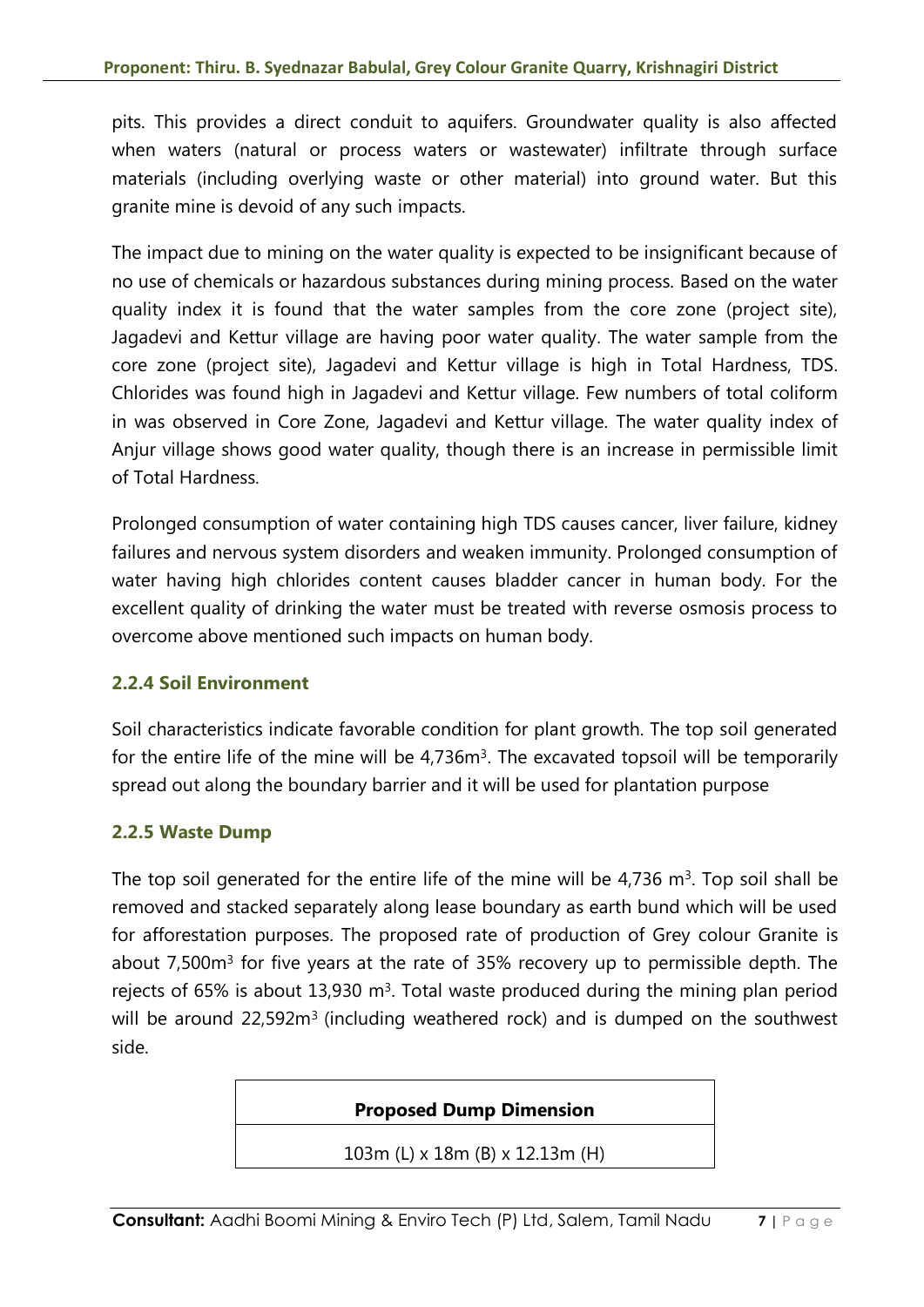#### **2.2.6 Biological Environment**

There are no notified endangered species in the area, which may be affected due to the mining activities; therefore the biological environment will not have significant impact due to mining activity. The impact on the biological environment due to amount of dust generation is minimized by well-developed green belt in and around mining lease area.

#### **2.2.7 Land Environment**

The Granite Quarry project will result in disturbance of the land use pattern of the mine lease area. The land degradation is unavoidable during mining activities like excavation, overburden dumping, soil extraction etc. So reclamation of mined out land and proper formation of benches will be given due importance. The land use analyses show that the area is of predominantly Agriculture followed by buffer zones of the study area, which clearly indicates that the development of agriculture land increases over a period of time. At the end of the project, the quarried pit will be act as water storage pond. The stored water will be used for developing agricultural activity around the mining lease area. It will improve the livelihood of village people. The evaporation rate of the water in the pit is detail given in the report.

#### **2.2.8 Socio Economic Environment**

The quarrying activity will definitely increase the employment opportunity (directly as well as indirectly) in the project area. Some of these impacts would be beneficial. The expectation of the people of area is concerned towards employment, education, road and health facilities. The literacy rate may be increased with the economic benefits which may arise from the quarrying activities.

Direct Employment - 34 person

Indirect Employment - 100 person.

Indirect employment is that people will keep shops such as tea shops, hotels, spare parts store, mechanic shed, etc. around the quarry depending on the proposed projects. Population rate is increased day by day in India. It is necessary to create employment to all people for their livelihood and country's economic development.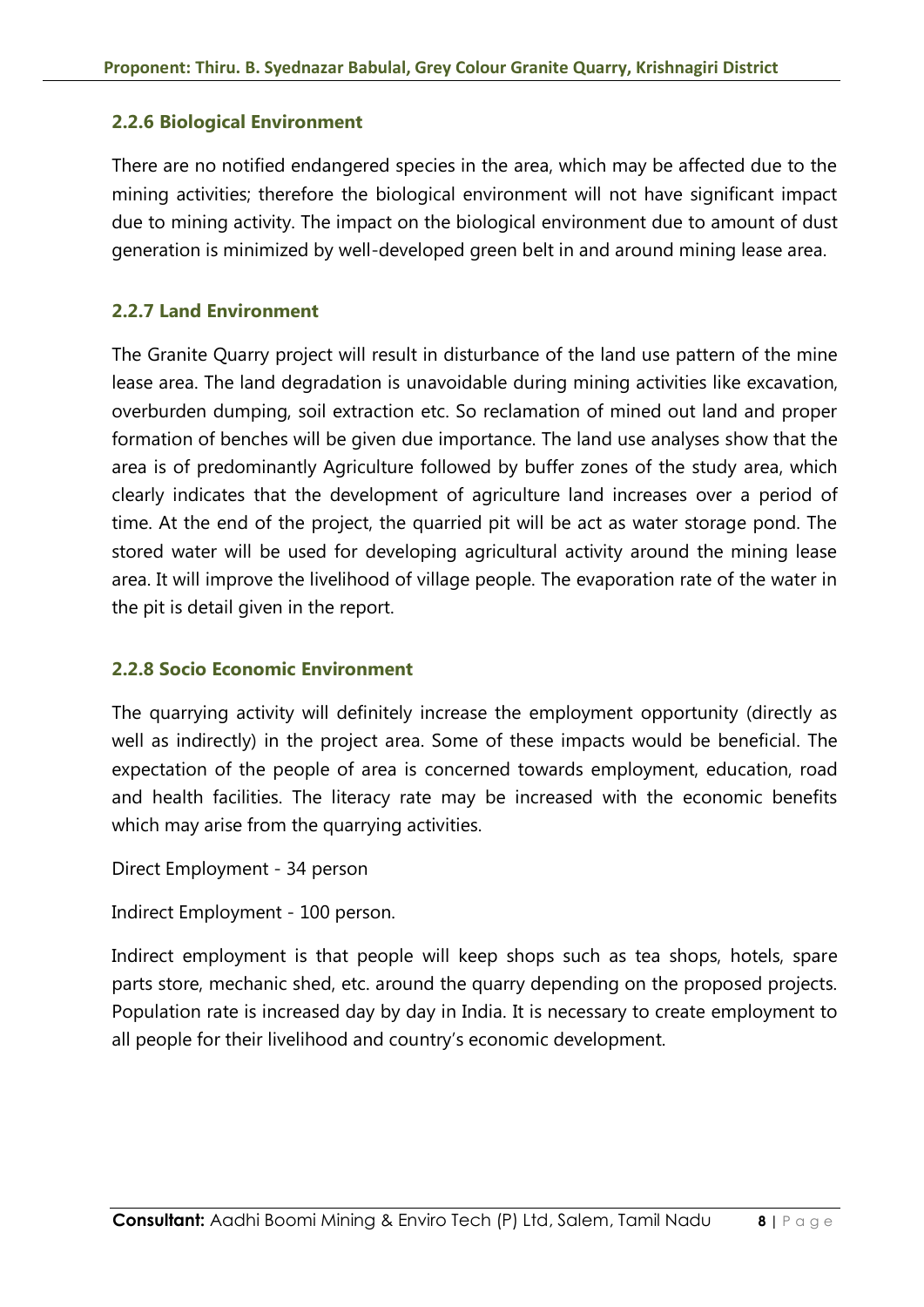

**Fig No 11.1 Toposheet showing location of the lease area**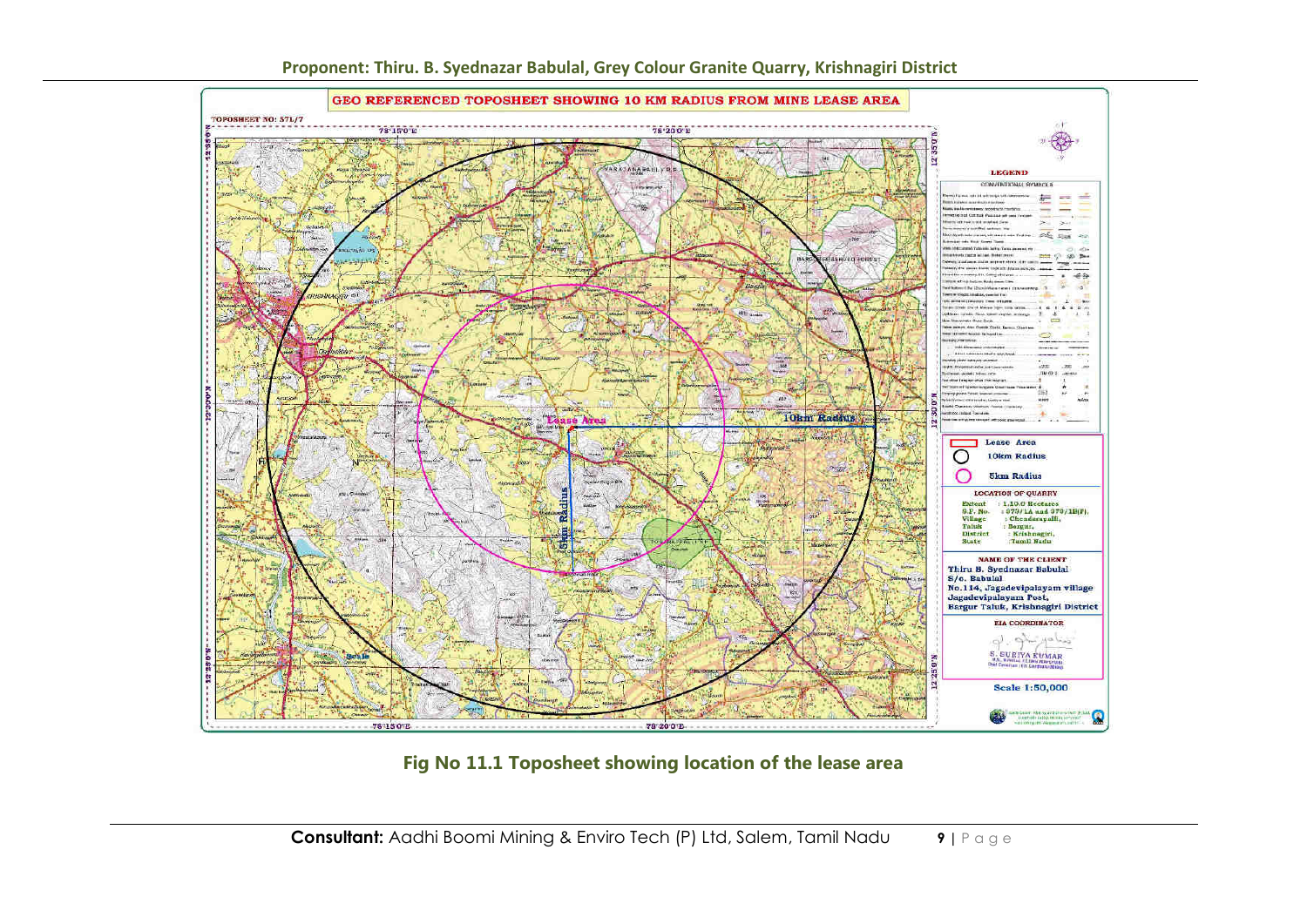

#### **Fig No 11.2 FMB of the lease area**

**Consultant:** Aadhi Boomi Mining & Enviro Tech (P) Ltd, Salem, Tamil Nadu **10 |**  P a g e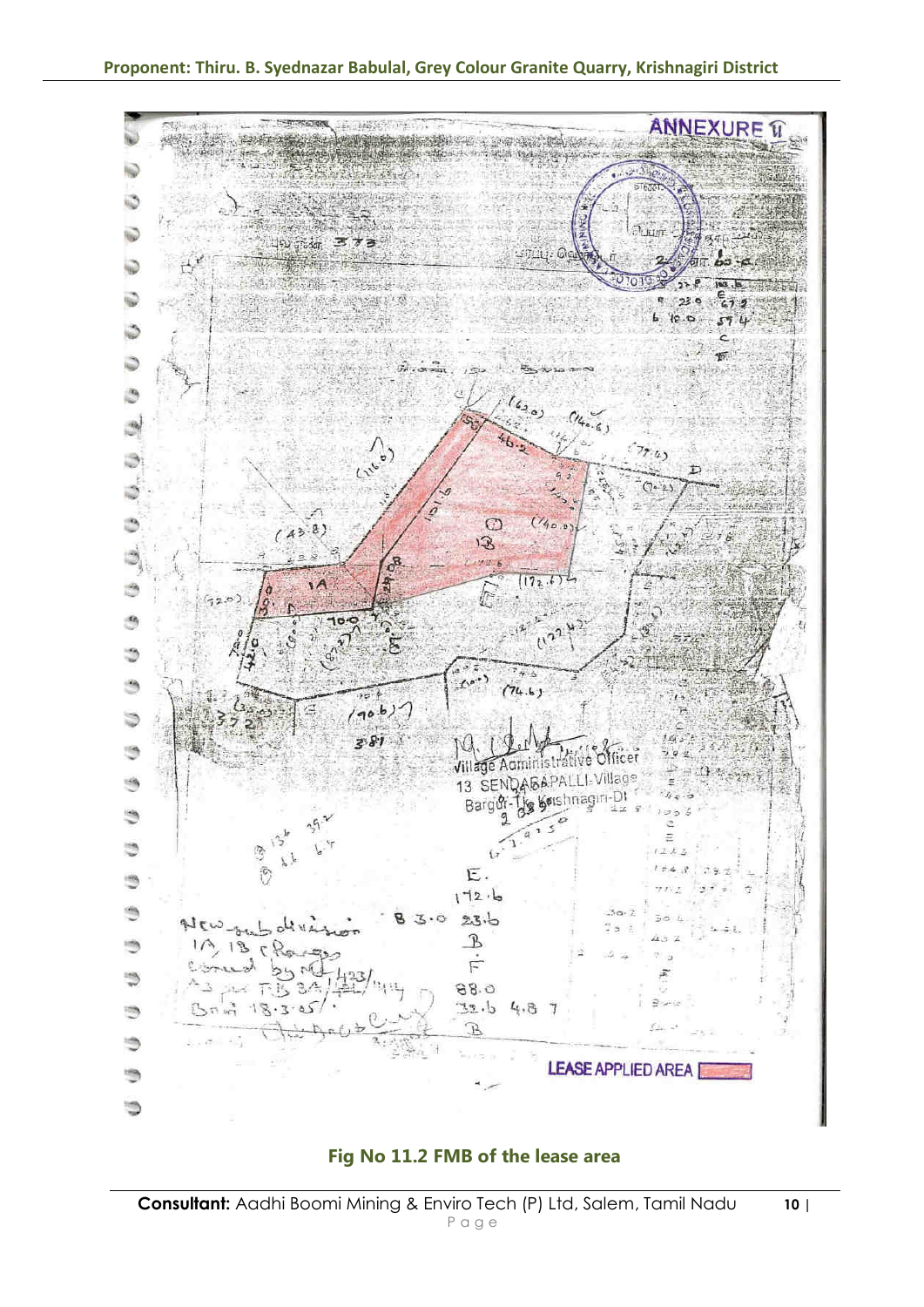

**Proponent: Thiru. B. Syednazar Babulal, Grey Colour Granite Quarry, Krishnagiri District**

### **Fig No 11.3 Conceptual plan of the proposed project**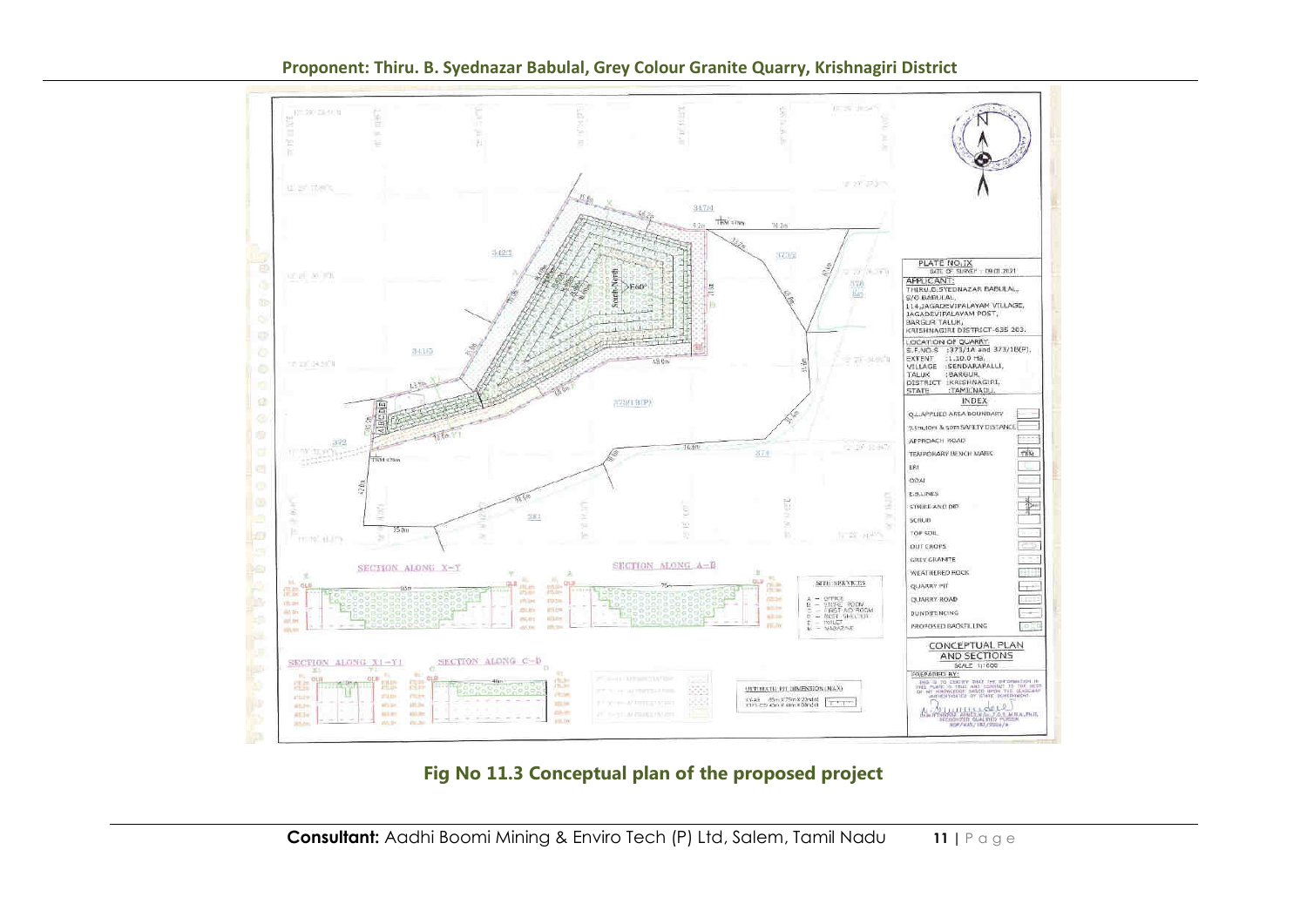| S.No | <b>Parameters</b>  | <b>Mining Activity</b> | <b>Mitigation measures</b>                                                                                                                                                                                                                                                                                                                                                                                                                                                             |
|------|--------------------|------------------------|----------------------------------------------------------------------------------------------------------------------------------------------------------------------------------------------------------------------------------------------------------------------------------------------------------------------------------------------------------------------------------------------------------------------------------------------------------------------------------------|
| 1    | Air<br>Environment | <b>Drilling</b>        | Dust extractor or wet drilling to be followed to control dust<br>$\bigstar$<br>at source of emission<br>* Use of Sharp drill bits for drilling holes and charging the<br>holes by using optimum charge and using time delay<br>detonator                                                                                                                                                                                                                                               |
|      |                    | Blasting               | * Regular water sprinkling on blasted heaps at regular<br>intervals will help in reducing considerable dust pollution                                                                                                                                                                                                                                                                                                                                                                  |
|      |                    | Loading                | * Water sprinkling be done before loading by making it moist                                                                                                                                                                                                                                                                                                                                                                                                                           |
|      |                    | Transportation         | * Water sprinklers along the sides of haul road shall be fixed<br>to control fly of dust while transporting minerals and waste<br>* Overloading will be prevented<br>* Trucks/Dumpers covered by tarpaulin covers                                                                                                                                                                                                                                                                      |
|      |                    | DG Sets                | * DG sets will be used only during power failure<br>* Adequate stack height for DG sets will be provided as per<br><b>CPCB</b> norms                                                                                                                                                                                                                                                                                                                                                   |
|      |                    | General<br>measures    | * Avenue trees along roads around ML boundary shall be<br>planted as per the norms of MoEF to control fly of dust.<br>* Labours engaged in such dust prone areas should be<br>provided with safety devices like ear muff, mask, goggles as<br>per the MMR, 1961 amendments and circulars of DGMS.<br>* Regular health check-up of workers and nearby villagers in<br>the impacted area should be carried out and also regular<br>occupational health assessment of employees should be |

**Table 1.3 Environmental Management Plan** 

**Consultant:** Aadhi Boomi Mining &Enviro Tech (P) Ltd, Salem, Tamil Nadu **<sup>12</sup> <sup>|</sup>**P a g e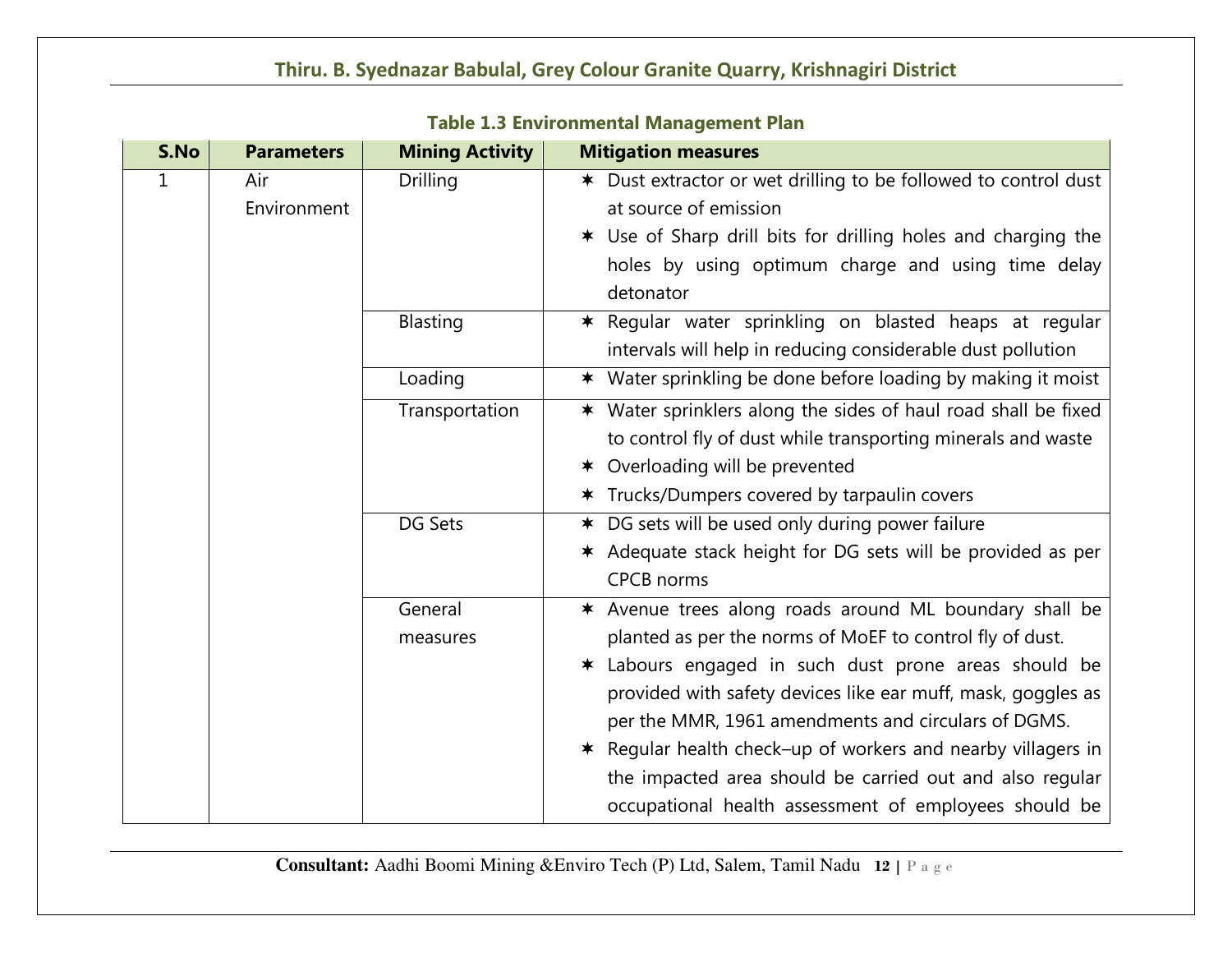|                |              |                 | carried out as per the Factories Act                              |
|----------------|--------------|-----------------|-------------------------------------------------------------------|
|                |              |                 | * Ambient Air Quality Monitoring will be conducted on             |
|                |              |                 | regular basis to assess the quality of ambient air.               |
|                |              |                 |                                                                   |
| $\overline{2}$ | Water        | Surface water   | * Wastewater discharge from mine will be treated in settling      |
|                | Environment  |                 | tanks before using for dust suppression and tree plantation       |
|                |              |                 | purposes.                                                         |
|                |              | Ground water    | * The mining activity will not intersect the ground water table   |
|                |              |                 | Desilting will be carried out before and immediately after        |
|                |              |                 | the monsoon season                                                |
|                |              | Storm water     | <b>★</b> Pit will be used for Storage of rainwater                |
|                |              |                 | * Rain water will be collected in sump in the mining pit and      |
|                |              |                 | will be allowed to store and pumped out to surface setting        |
|                |              |                 | tank of 15 m x 10m x 3m to remove suspended solids if any.        |
|                |              |                 | This collected water will be judiciously used for dust            |
|                |              |                 | suppression onwards and such sites where dust likely to be        |
|                |              |                 | generated and for developing green belt.                          |
|                |              |                 | * The proponent will collect and judicially utilize the rainwater |
|                |              |                 | as part of rain water harvesting                                  |
|                |              | General         | * Regular monitoring and analyzing the quality of water           |
|                |              | measures        |                                                                   |
| 3              | <b>Noise</b> | <b>Drilling</b> | * Limiting time exposure of workers to excessive noise            |

**Consultant:** Aadhi Boomi Mining &Enviro Tech (P) Ltd, Salem, Tamil Nadu **<sup>13</sup> <sup>|</sup>**P a g e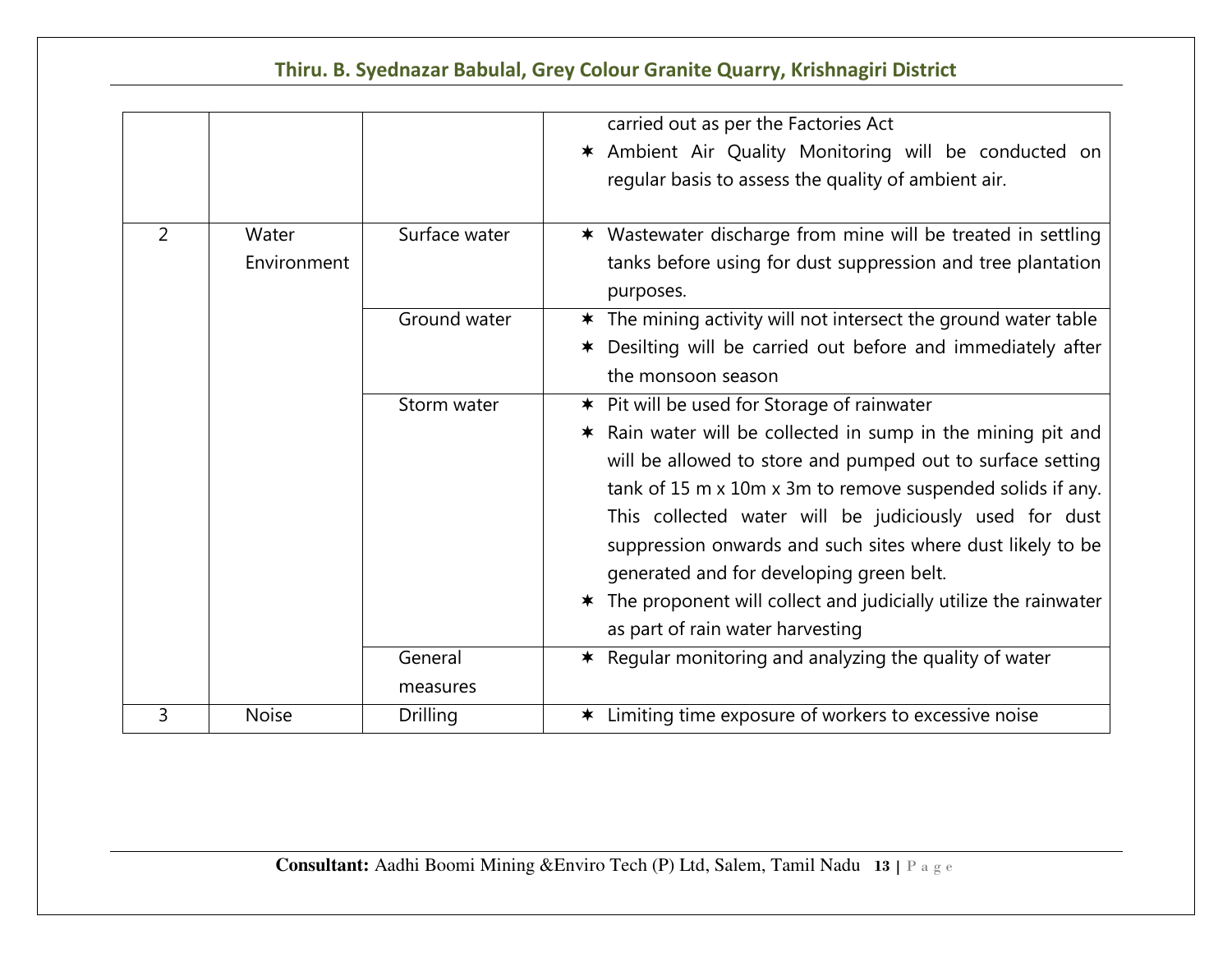| Environment | Blasting            | * Carrying out blasting only during day time and not on<br>cloudy days<br>* Noise levels will be controlled by using optimum explosive<br>charge, proper delay detonators and proper stemming to<br>prevent blow out of holes.<br>* Providing proper noise proof enclosure for the workers<br>separated from the noise source and noise prone<br>equipment                                                                                                                                                                                                                                                   |
|-------------|---------------------|--------------------------------------------------------------------------------------------------------------------------------------------------------------------------------------------------------------------------------------------------------------------------------------------------------------------------------------------------------------------------------------------------------------------------------------------------------------------------------------------------------------------------------------------------------------------------------------------------------------|
|             | Transportation      | * Proper and regular maintenance of vehicles, machinery and<br>other equipments.<br>* The noise generated by the machinery will be reduced by<br>proper lubrication of the machinery and other equipments.<br>* Speed of trucks entering or leaving the mine will be limited<br>to moderate speed to prevent undue noise from empty<br>vehicles.<br>* Adequate silencers will be provided in all the diesel engines<br>of vehicles.<br>* Minimum use of horns and speed limit of 10 km/hr in the<br>village area.<br>* It will be ensured that all transportation vehicles carry a<br>valid PUC Certificates |
|             | General<br>measures | * Use of personal protective devices i.e., earmuffs and<br>earplugs by workers, who are working in high noise<br>generating areas<br>* Provision of Quiet areas, where employees can get relief                                                                                                                                                                                                                                                                                                                                                                                                              |

**Consultant:** Aadhi Boomi Mining &Enviro Tech (P) Ltd, Salem, Tamil Nadu **<sup>14</sup> <sup>|</sup>**P a g e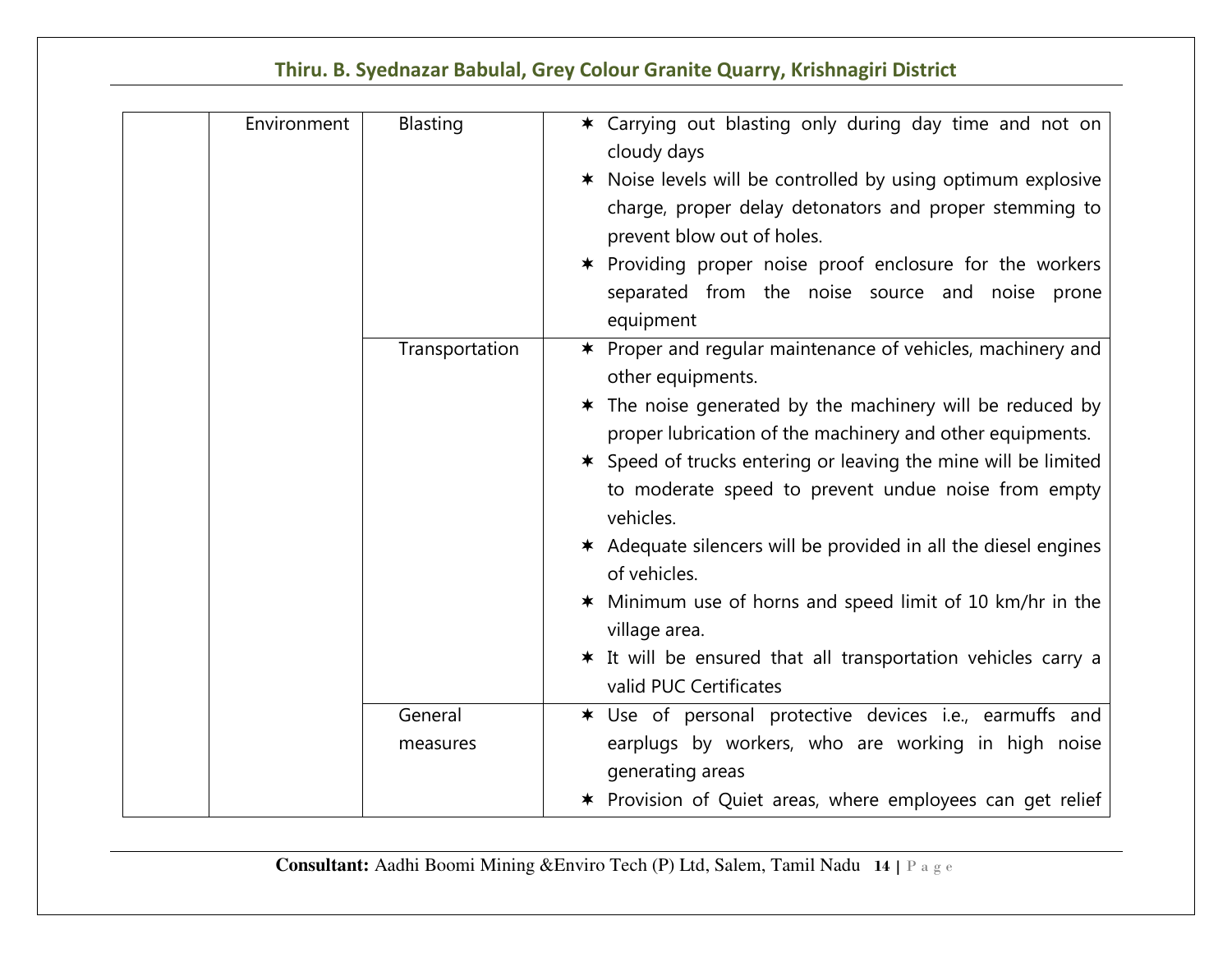|                |             |          | from workplace noise.                                             |
|----------------|-------------|----------|-------------------------------------------------------------------|
|                |             |          | The development of green belts around the periphery of<br>$\star$ |
|                |             |          | the mine to attenuate noise.                                      |
|                |             |          | * Regular medical check-up and proper training to personnel       |
|                |             |          | to create awareness about adverse noise level effects.            |
| $\overline{4}$ | Vibration   | Blasting | * No deep hole blasting envisaged.                                |
|                |             |          | * Small dia shot holes are used for breaking boulders.            |
|                |             |          | * Specific charge pattern has to be designed by proper trial      |
|                |             |          | vibration studies with varying charge ratios as per studies.      |
|                |             |          | * If the vibration still exceeds the limit a long Trench to a     |
|                |             |          | depth of 6m may cut in the direction of wave's movement           |
|                |             |          | to break longitudinal waves which travel close to surface,        |
|                |             |          | preferably near mine buffer zone                                  |
|                |             |          | * In spite of all measures periodical testing of vibration and    |
|                |             |          | noise using approved seismograph by DGMS has to be                |
|                |             |          | followed as a part of Environmental monitoring                    |
| 5              | Soil        | Topsoil  | * Humus top soil shall be preserved for reuse in afforestation    |
|                | Environment |          | and agriculture                                                   |
|                |             |          | * Top soil should not be mixed with other waste or reject         |
|                |             |          | materials. It should be conserved by judicious utilization in     |
|                |             |          | the quarry premises                                               |
|                |             |          | * Garland drains will be provided around the mine and             |
|                |             |          | dumps to arrest any soil from the quarry area being carried       |
|                |             |          | away by the rain water. This will also avoid the soil erosion     |
|                |             |          | and siltation in the mining pits and maintaining the stability    |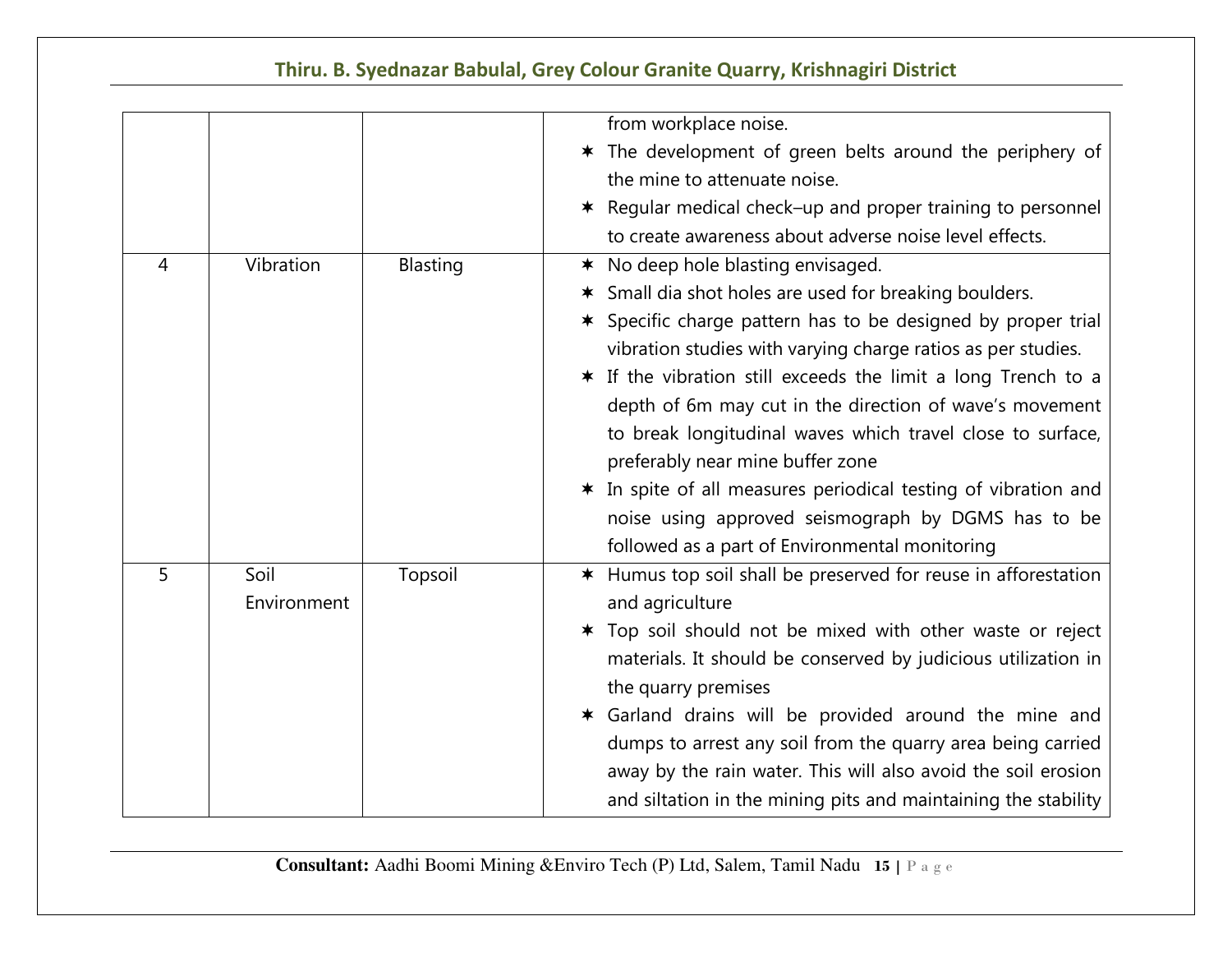|                |                     |                                            | of the benches                                                                                                                                                                                                                                                                                                                                                                                                                                                                                                                |
|----------------|---------------------|--------------------------------------------|-------------------------------------------------------------------------------------------------------------------------------------------------------------------------------------------------------------------------------------------------------------------------------------------------------------------------------------------------------------------------------------------------------------------------------------------------------------------------------------------------------------------------------|
| 6              | Waste Dump          | Stabilization<br>of<br>Dumps               | * The rejects\ waste dump shall be properly terraced in to<br>1.5m benches with proper repose angle and then the top<br>soil shall be spread over the dumps and slope to make<br>them humus for some time, after the soil suitable for water<br>retention trees will be planted at the top, slope and toe of<br>the stabilized dumps to form vegetation<br>* Garland drainage around dump shall prevent under wash of<br>dump by hydrostatic pressure to be developed by surface<br>water and control wash outs and collapse. |
| $\overline{7}$ | Plantation          | Quarry lease<br>boundary and<br>waste dump | * Provision of green belt all along the periphery of the lease<br>area for control of dust and to attenuate noise<br>* Stabilization of Dump with plantation<br>* It is strongly recommended that the loss of plant in each<br>year will be counted and again planted in subsequent<br>plantation.<br>* The plant should be planted taken from nursery, where the<br>survival rate is high.                                                                                                                                   |
| 8              | Land<br>Environment |                                            | * The restoration of the degraded land would cover<br>backfilling and terracing with the overburden / wastes and<br>surfacing the same with top soil.<br><b>★</b> Provision of Garland drainage around the dumps<br>* Fast growing trees and other native shrubs would be<br>planted to stabilize the reclaimed land<br>* Appropriate measures will be taken for Green belt<br>development.                                                                                                                                   |

**Consultant:** Aadhi Boomi Mining &Enviro Tech (P) Ltd, Salem, Tamil Nadu **<sup>16</sup> <sup>|</sup>**P a g e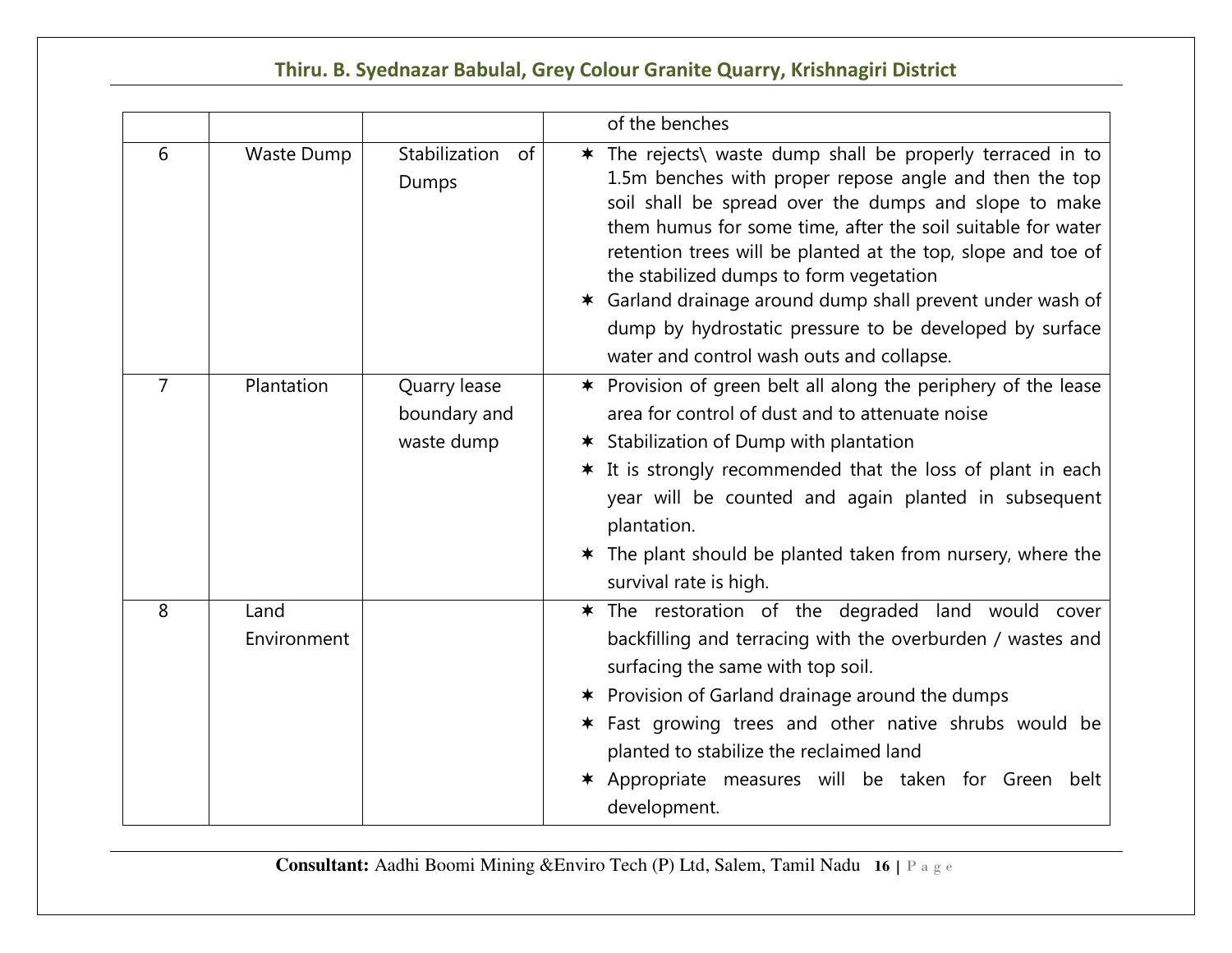|    |              | * The rain water will be stored in the pit which will recharge                                                                                                                                                                                                                                            |
|----|--------------|-----------------------------------------------------------------------------------------------------------------------------------------------------------------------------------------------------------------------------------------------------------------------------------------------------------|
|    |              | the ground water as a part of rain water harvesting scheme                                                                                                                                                                                                                                                |
|    |              | for irrigating the nearby agricultural lands.                                                                                                                                                                                                                                                             |
| 9  | Socio        | * Good maintenance practices will be adopted for machinery                                                                                                                                                                                                                                                |
|    | Economic     | and equipment, which will help to avert potential noise<br>problems.                                                                                                                                                                                                                                      |
|    |              | * Green belt will be developed in and around the project site                                                                                                                                                                                                                                             |
|    |              | as per Central Pollution Control Board (CPCB) guidelines.                                                                                                                                                                                                                                                 |
|    |              | * Drilling, blasting etc at specified location will be followed<br>with proper schedule.                                                                                                                                                                                                                  |
|    |              | * Appropriate air pollution control measure will be taken so<br>as to minimize the environmental impact within the core<br>zone.                                                                                                                                                                          |
|    |              | * An emergency preparedness plan will be prepared in<br>advance, to deal with firefighting, evacuation and local<br>communication.                                                                                                                                                                        |
|    |              | * For the safety of workers, personal protective appliances<br>like hand gloves, helmets, safety shoes, goggles, aprons,<br>nose masks and ear protecting devices has been provided<br>which meet 'BIS' (Bureau of Indian Standards).<br>* As a part of CSR activities, community welfare activities will |
|    |              | be undertaken by the proponent which leads to socio<br>economic development                                                                                                                                                                                                                               |
| 10 | Occupational | * First-aid facilities as per provisions under Rule (44) of Mines                                                                                                                                                                                                                                         |
|    | Health       | <b>Rules 1955</b>                                                                                                                                                                                                                                                                                         |

**Consultant:** Aadhi Boomi Mining &Enviro Tech (P) Ltd, Salem, Tamil Nadu **<sup>17</sup> <sup>|</sup>**P a g e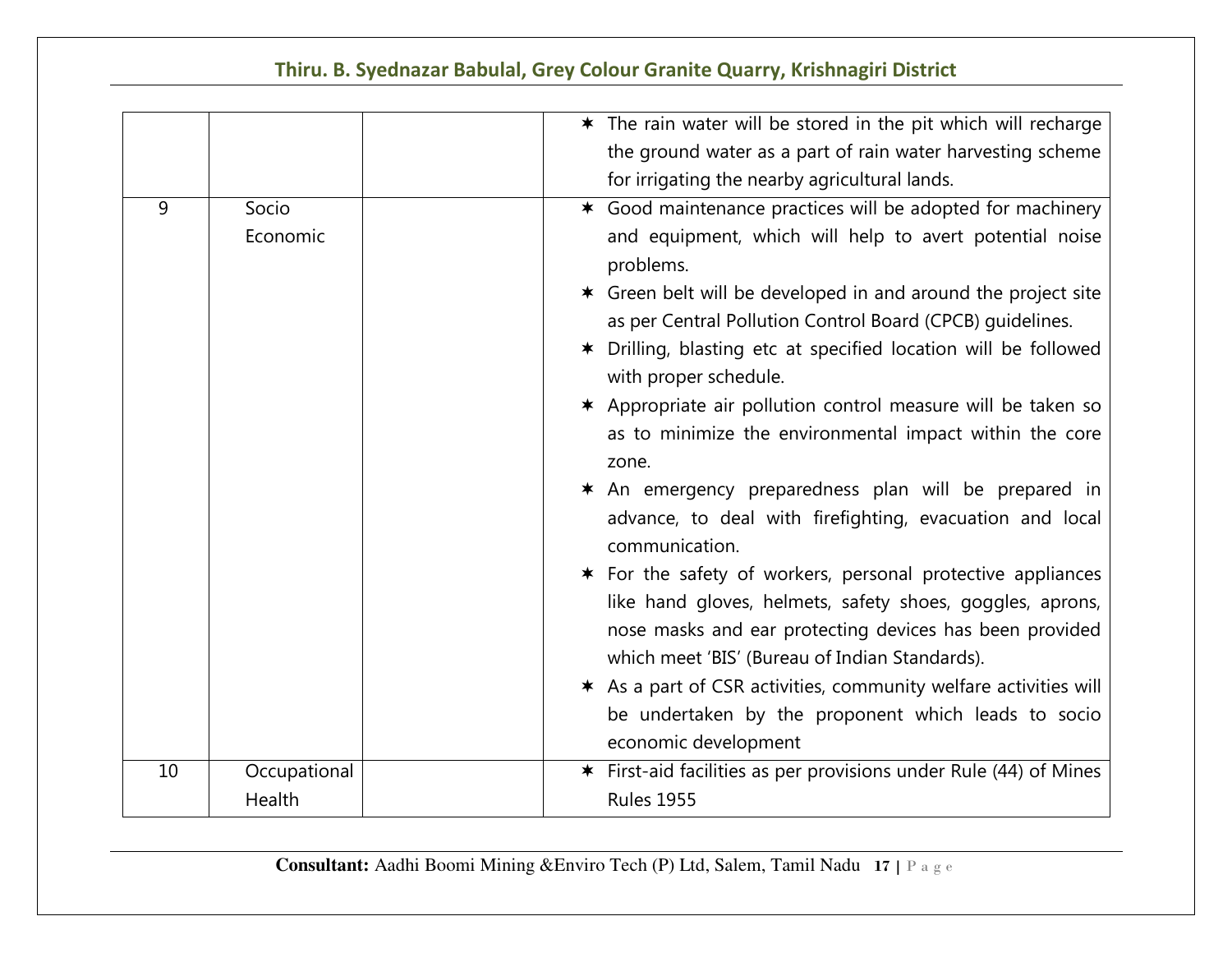|  | * Initial and Periodical medical examination shall be            |
|--|------------------------------------------------------------------|
|  | conducted for the employees under Rule 29B & 45 (A).             |
|  | Insurance will be taken in the name of the labourers<br>$\Omega$ |
|  | working in the quarry                                            |
|  | * Workers involved in quarrying work shall be provided           |
|  | protective equipment's such as Thick Gloves, Goggles, ear        |
|  | plugs, safety boot wears, etc                                    |

#### **3.0 Analysis of Alternatives**

The quarrying site is dependent on the geology and mineral deposition of the area. Hence, this project is mineral and site specific and no alternative site considered for this project.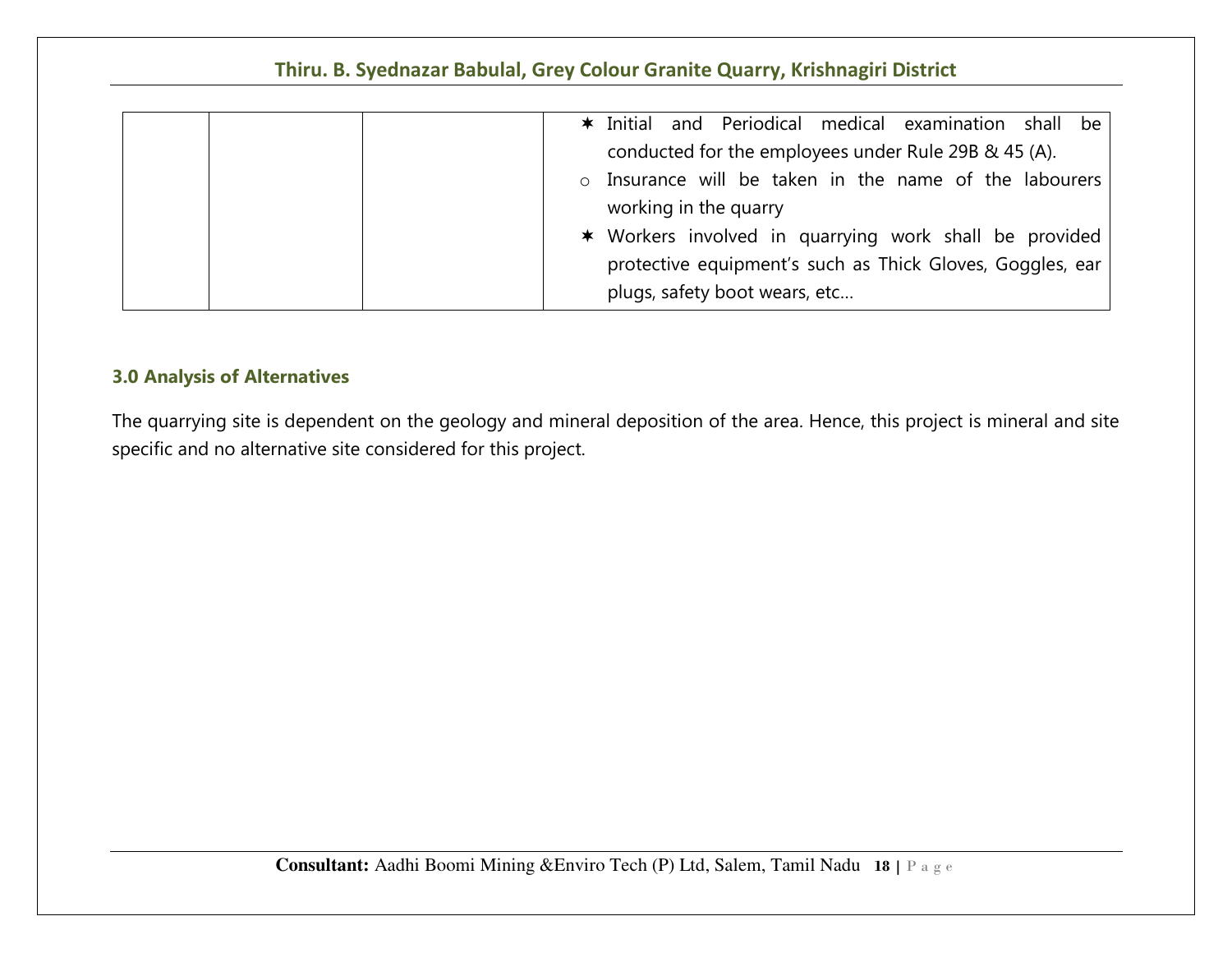## **3.1 Environmental Monitoring Program**

Success of any environmental management programme depends upon the efficiency of the organizational set up responsible for the implementation of the programme. Regular monitoring of the various environmental parameters is also necessary to evaluate the effectiveness of the management programme. Environmental Monitoring Programme will be conducted for various environmental components as per conditions stipulated in the Environmental Clearance Letter issued by SEIAA & Consent to Operate issued by TNPCB.

| S.<br><b>No</b> | <b>Environment</b><br><b>Attributes</b>                                                  | <b>Location</b>                                                                                                                                                                                                  | <b>Monitoring</b> |                       |                                                                                    |
|-----------------|------------------------------------------------------------------------------------------|------------------------------------------------------------------------------------------------------------------------------------------------------------------------------------------------------------------|-------------------|-----------------------|------------------------------------------------------------------------------------|
|                 |                                                                                          |                                                                                                                                                                                                                  | <b>Duration</b>   | <b>Frequency</b>      | <b>Remarks</b>                                                                     |
| $\mathbf{1}$    | Meteorology<br>and Air Quality                                                           | Continuous<br>monitoring weather<br>station in core zone/<br>nearest IMD station                                                                                                                                 | 24 hours          | Monthly<br>Once       | Wind speed,<br>direction,<br>Temperature,<br>Relative<br>humidity and<br>Rainfall. |
| $\overline{2}$  | <b>Air Pollution</b><br>Monitoring -<br>$PM_{2.5}$ , PM <sub>10</sub><br>$SO2$ and $NOx$ | 6 locations (One<br>station in the core<br>zone and at least<br>one in nearby<br>residential,<br>area, one in the<br>upwind, two station<br>on the downwind<br>direction and one in<br>cross wind<br>direction). | 8 hours           | Once in six<br>months | <b>Fine Dust</b><br>Sampler and<br>Respirable Dust<br>Sampler                      |
| 3 <sup>1</sup>  | Water<br>Pollution<br>Monitoring                                                         | Mine effluents, Set<br>of grab samples<br>during pre and post<br>monsoon for ground<br>and surface water in<br>the vicinity.                                                                                     |                   | Once in six<br>months | Physico-<br>chemical,<br>microbiological<br>characteristics                        |
| 4               | Hydrogeology                                                                             | Water level in open<br>wells in buffer zone                                                                                                                                                                      |                   | Once in<br>6months    | Water level<br>monitoring                                                          |

### **Table No: 1.4 Post Project Environmental Monitoring Program**

**Consultant:** Aadhi Boomi Mining &Enviro Tech (P) Ltd, Salem, Tamil Nadu **<sup>19</sup> <sup>|</sup>**P a g e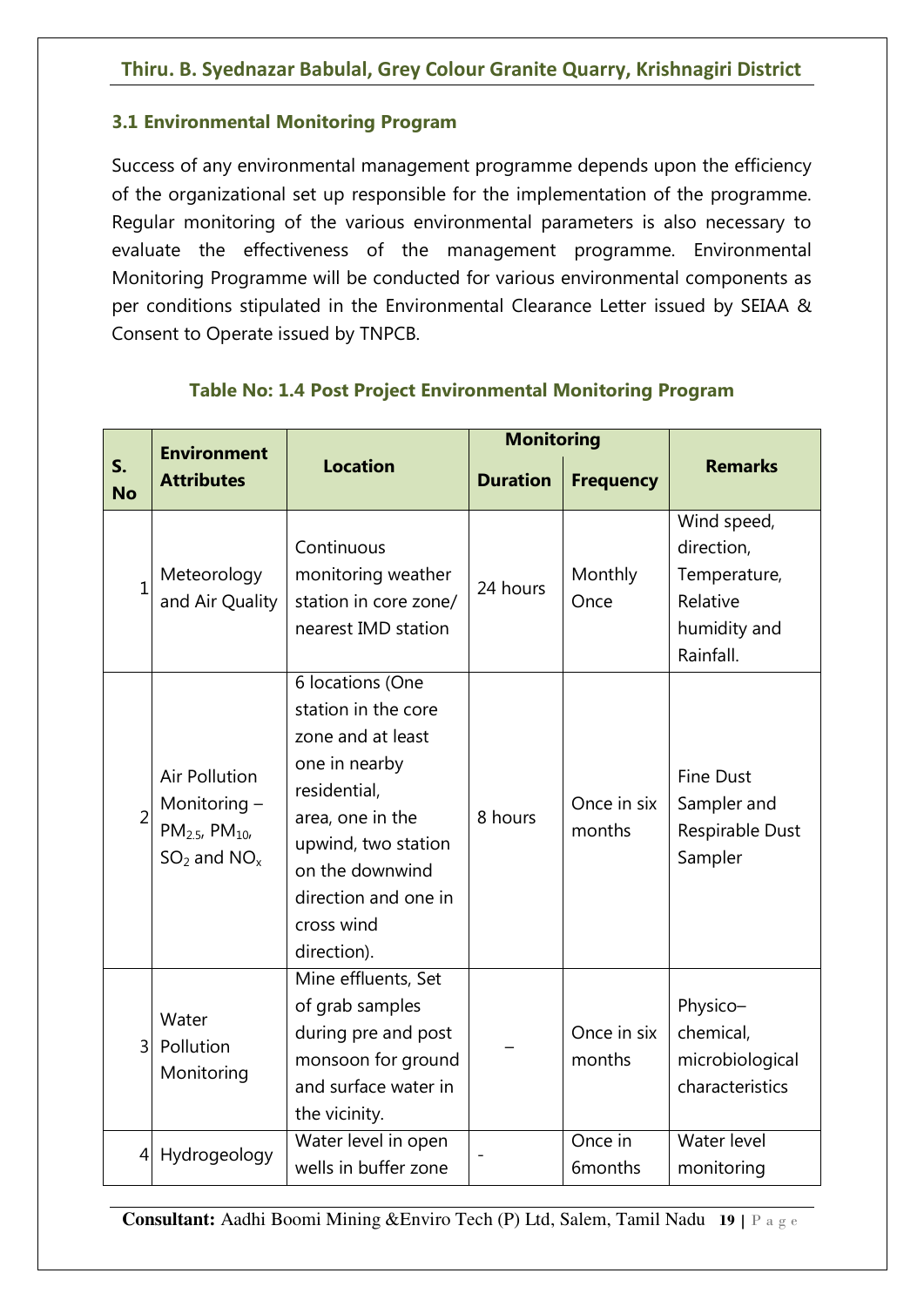|   |              | around 1km at                                                                                                  |          |                                 | devices may be                              |
|---|--------------|----------------------------------------------------------------------------------------------------------------|----------|---------------------------------|---------------------------------------------|
|   |              | specific wells                                                                                                 |          |                                 | used.                                       |
|   | <b>Noise</b> | Mine Boundary, high<br>noise generating<br>areas within the<br>lease and at the<br>nearest residential<br>area | 24 hours | Monthly<br>Once                 | Sound level<br>meter                        |
| 6 | Vibration    | At the nearest<br>habitation (in case of $\parallel$<br>reporting)                                             |          | During<br>blasting<br>operation | Digital<br>Seismograph                      |
|   | Soil         | Core Zone and<br>Buffer zone (Grab<br>samples)                                                                 |          | Once in six<br>months           | Physical and<br>Chemical<br>characteristics |

### **4.0 Project Benefits**

The proponent is very much conscious of their obligations to society at large. Under plantation program, it is suggested to develop green belt further all along the boundary of mining lease area. Apart from the green belts and aesthetic plantation for eliminating fugitive emission and noise control, all other massive plantation efforts will be executed with the assistance of experts and cooperation of the local community. The mining activity will create rural employment. In addition there will be indirect employment to many more people in the form of contractual jobs like construction of infrastructural facilities, transportation of Granite to destinations, sanitation, supply of goods and services to the mine and other community services, etc…The local population will have preference to get an employment. Part of the royalty is given to local bodies by the State Govt. for the welfare and development of the village. The proponent help in socio economic development of the village by providing education facilities to children's, procuring sports equipments, welfare amenities like drinking water to school, road facilities to villages and employment opportunities to nearby villagers. CSR budget is allocated as 2.5% of the profit.